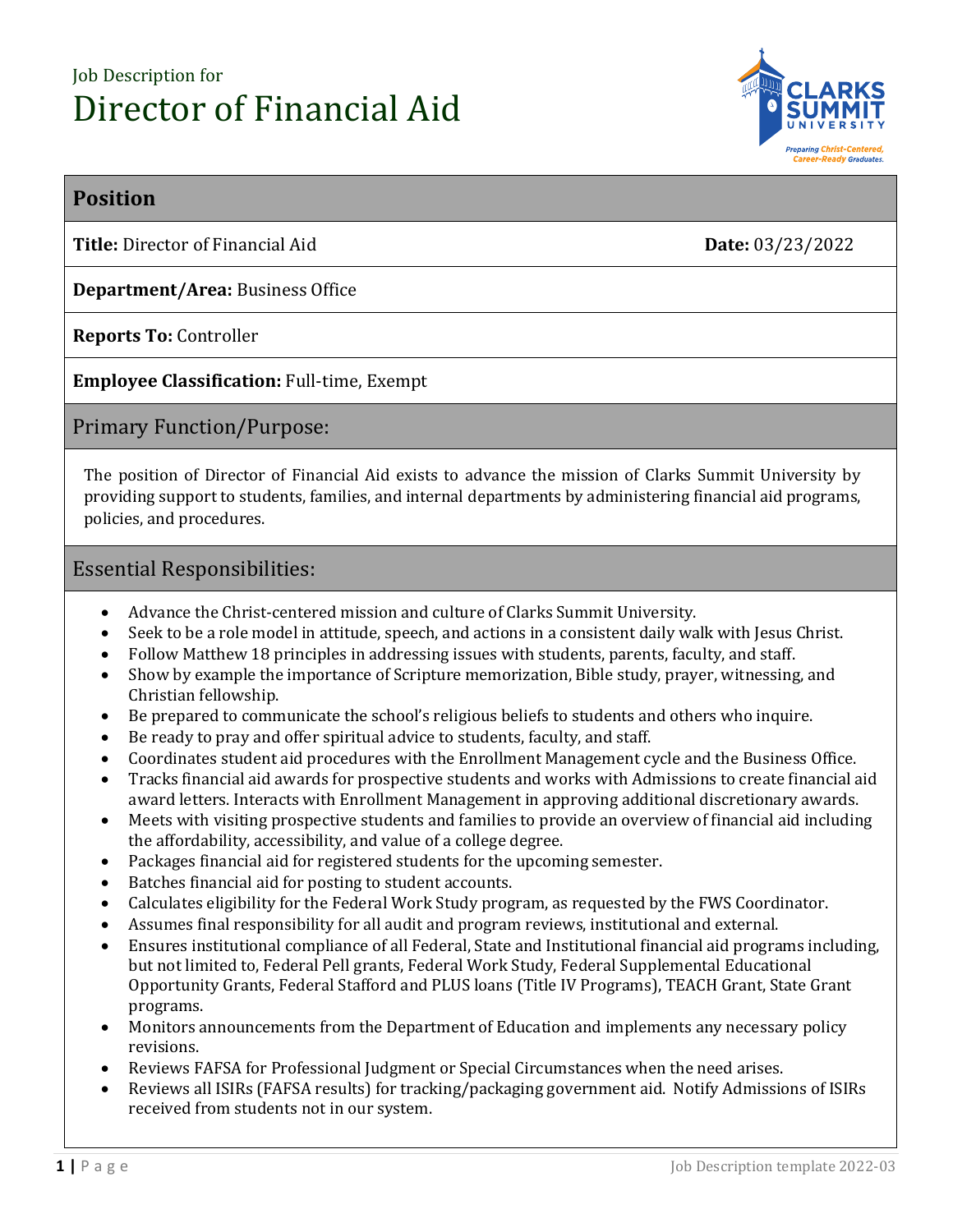- Performs monthly review to reconcile all forms of aid to number of credits registered.
- Receives and decides upon financial aid appeals for students who failed to make satisfactory academic progress.
- Completes all annual reporting such as FISAP, IPEDS, NCAA and PHEAA loan notifications in a timely and accurate manner.
- Coordinates with the Controller in managing Endowment and Foundation scholarships and application process.
- Updates the student account system's fund sources, budgets and disbursement schedules.
- Accesses ongoing professional development through online training and/or professional associations.
- Chairs the institutional Student Financial Aid Committee.
- Maintains confidentiality in all areas of responsibility.
- Supervises and evaluates all personnel in the Financial Aid Office.
- Perform other duties as assigned by the Controller.

## **Performance Standards**

- Timely posting and accurate reconciliation of aid
- Production of timely and relevant reports on unit operations.
- Timely and accurate submission of reports and reconciliations as required by state and federal governments, as well as other authorities as needed.

# Qualifications:

- Have a personal relationship with Jesus Christ.
- Be committed to furthering Clarks Summit University's mission as a faith-based organization.
- Be willing to submit to and honor the standards outlined in the Employee Handbook.
- Be in complete support of and adherence to Clarks Summit University's Standards of Conduct and Confession of Faith.
- Faithfully attend and support a local church whose beliefs are in agreement with Clarks Summit University.
- Requires in-depth knowledge of financial aid, including the work flow requirements for program compliance. Requires in-depth understanding of automated information processing systems that support financial aid. Requires specific knowledge of financial aid laws, policies and procedures; financial aid software and related databases. Requires thorough knowledge of those activities associated with staff administration, required reporting, and confidential record keeping. Requires well-developed writing skills to prepare complex correspondence and reports.
- Strong interpersonal skills and the ability to effectively communicate with a wide range of individuals and constituencies in a diverse community.
- Obtains spiritual and professional fulfillment from pursuing excellence in the use of skills and gifts.
- Be a self-starter, results-oriented, and able to motivate others.
- Show excellent oral and written communication skills.
- Proficiency with Excel, Windows, Word, and Outlook.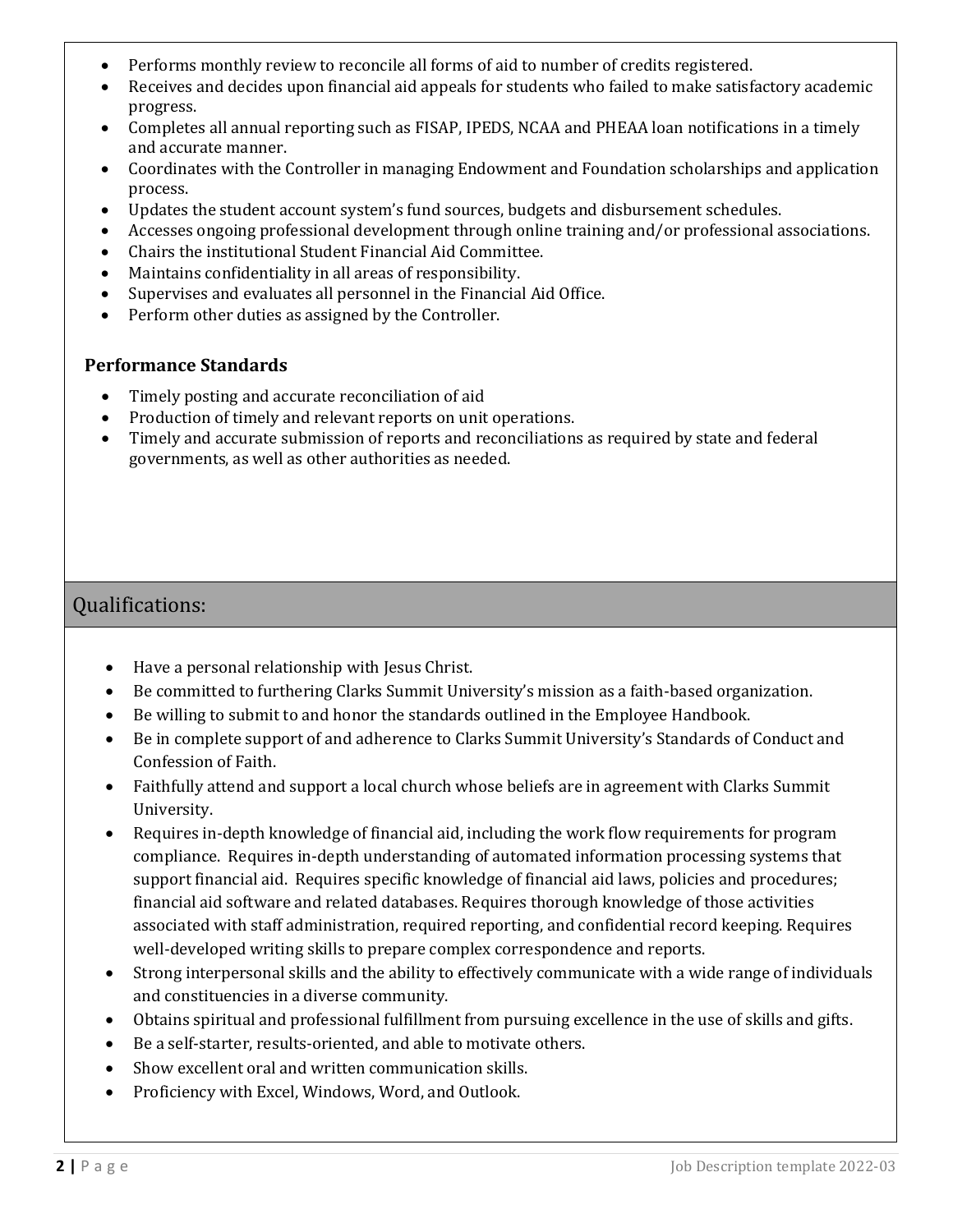# Essential Qualities:

#### **Conscientiousness**

- Displays a professional image at all times, even when facing significant job challenges.
- Delivers on commitments made to others.
- Takes ownership for resolving problems rather than allowing them to persist.
- Displays positive "Can Do" attitude.

#### **Flexibility**

- Adapts quickly to changing situations. This includes last-minute changes and disruptions to the schedule.
- Is receptive to new information, ideas, or strategies to achieve the organization's goals.

#### **Influencing/Negotiating**

- Anticipates potential reactions or concerns of students and takes initiative to address them.
- Builds ownership for new initiatives, or changes by involving those responsible for implementation in planning the details.

#### **Integrity/Honesty**

- Avoids any action or situation that would give the appearance of unethical, or inappropriate behavior.
- Demonstrates the courage to do the right thing in difficult situations.
- Holds self and others accountable for meeting high standards of the organization's integrity.
- Leads by example through modeling ethical practices and standards.

#### **Sensitivity**

- Treats others with respect, fairness, and consistency (e.g., listen to, respect others' views, and ideas).
- **•** Demonstrates empathy and understanding when addressing sensitive issues with others.
- At times the director will be privileged to information that should not be shared and must maintain confidentiality.

#### **Organizational Skills**

- Demonstrates initiative for completing work and improving the program.
- Organizes, manages, and takes responsibility for class developments.

#### **Verbal Communication**

- Adjusts communication style and language to most effectively connect with different/diverse audiences and individuals.
- Follows through with the students to ensure that important information has been understood.
- Communicates information concisely and clearly.
- Explains complex concepts clearly.
- Maintains frequent contact with students to keep them informed about important changes.
- Ability to communicate professionally with all students.

#### **Other Interpersonal Skills**

- High level of effective interpersonal communication skills, both written and verbal, plus organization and presentation skills.
- Cultivates strong working relationships with employees and students.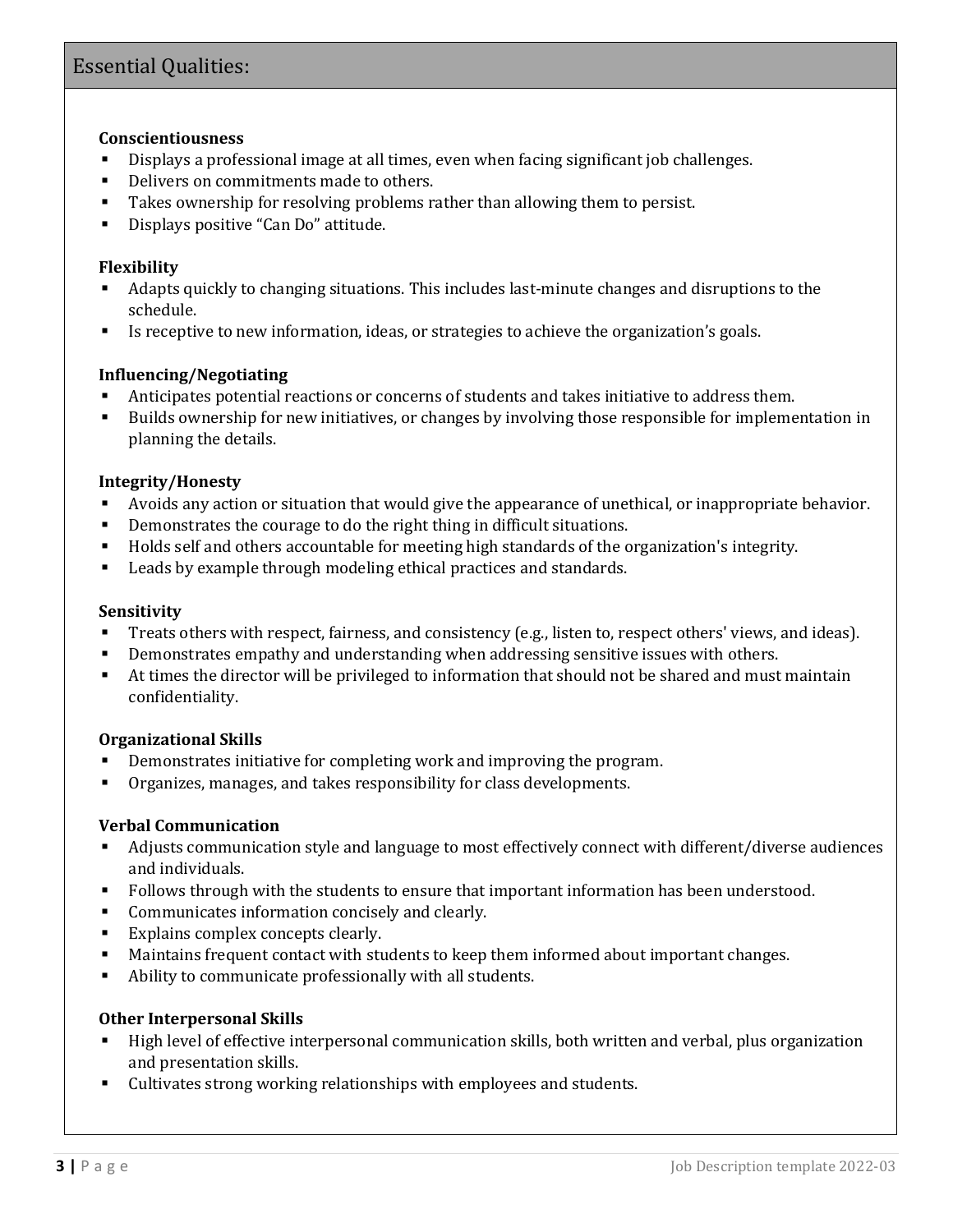# Language Skills:

Ability to read, analyze, and interpret instructions, reports, and correspondence. Ability to write reports, correspondence, and process feedback. Ability to effectively present information and respond to questions from groups of students or individuals. Ability to effectively communicate information one-onone and in group situations to other employees, students, and/or prospective students.

# Mathematical Skills:

Ability to calculate figures and amounts such as discounts, interest, proportions, and percentages. Ability to apply concepts of basic algebra and geometry.

# Acknowledgment:

This job description has been designed to indicate the general nature and level of work performed by employees within this classification. It is not designed to contain or to be interpreted as a comprehensive inventory of all duties, responsibilities, and qualifications required of employees assigned.

Acceptance:

I have read this job description, understand, and accept these duties, and agree to carry out the assigned duties to the best of my abilities in the best interest of Clarks Summit University and my coworkers. I have also read, understand, and will, to the best of my abilities, follow and adhere to the Clarks Summit University management structure, Clarks Summit University's mission, and Clarks Summit University's policies. I will respect those above and under my leadership according to Clarks Summit University Standards of Conduct, Employee Handbook, and Confession of Faith.

Employee:

\_\_\_\_\_\_\_\_\_\_\_\_\_\_\_\_\_\_\_\_\_\_\_\_\_\_\_\_\_\_\_\_\_\_\_\_\_\_\_\_

\_\_\_\_\_\_\_\_\_\_\_\_\_\_\_\_\_\_\_\_\_\_\_\_\_\_\_\_\_\_\_\_\_\_\_\_\_\_\_\_\_

Direct Supervisor:

\_\_\_\_\_\_\_\_\_\_\_\_\_\_\_\_\_\_\_\_\_\_\_\_\_\_\_\_\_\_\_\_\_\_

\_\_\_\_\_\_\_\_\_\_\_\_\_\_\_\_\_\_\_\_\_\_\_\_\_\_\_\_\_\_\_\_\_\_

Signature/Date:

Signature/Date: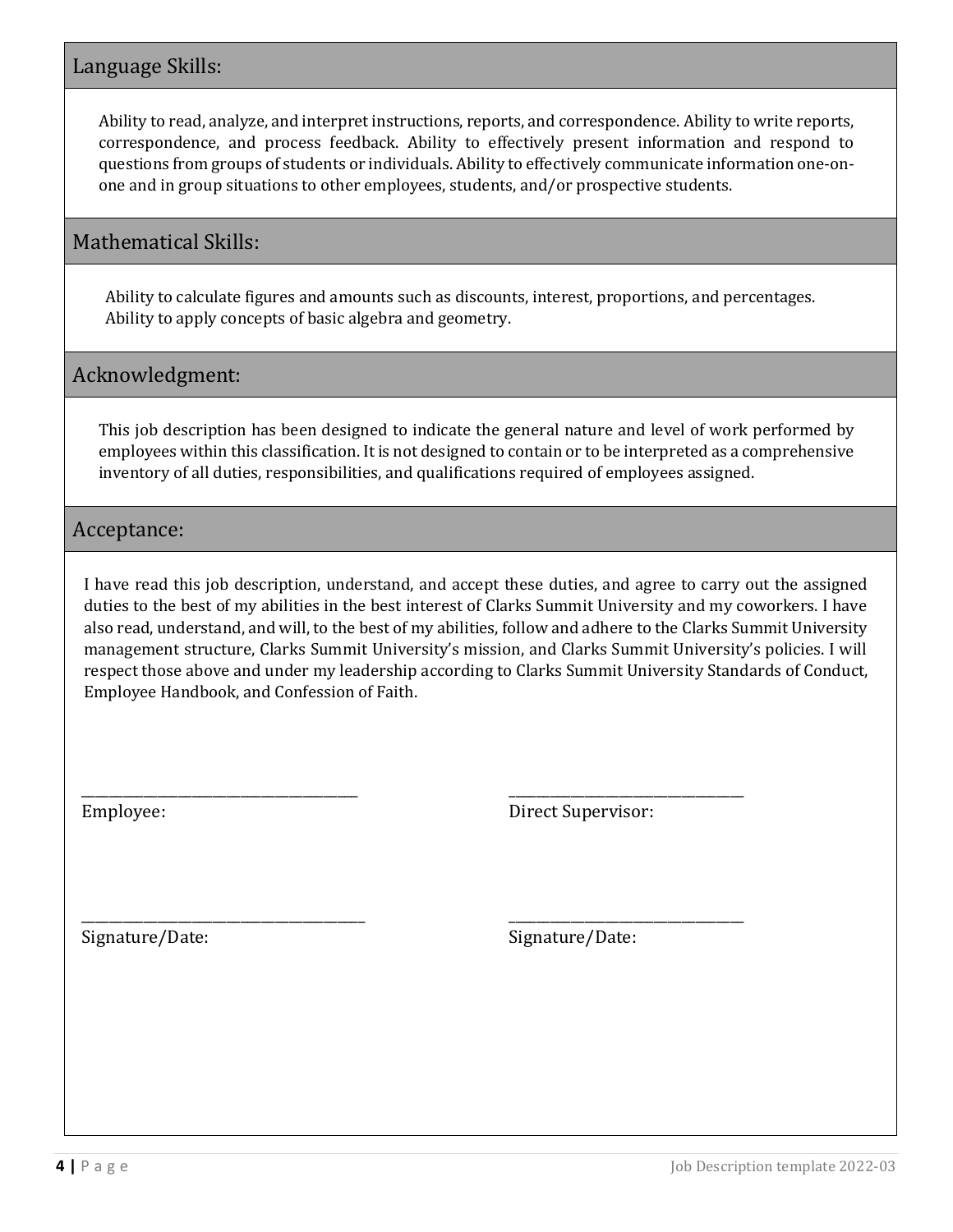# Physical Requirements / Environmental Conditions

How much on-the-job time is spent on the following physical activities? Show the time by checking the appropriate boxes below.

|                                                                                                                                        | <b>Amount of time</b> |                             |                |             |  |  |  |
|----------------------------------------------------------------------------------------------------------------------------------------|-----------------------|-----------------------------|----------------|-------------|--|--|--|
|                                                                                                                                        | None                  | Under $1/3$                 | $1/3$ to $2/3$ | Over $2/3$  |  |  |  |
| Stand                                                                                                                                  |                       |                             | $\boxtimes$    |             |  |  |  |
| Walk                                                                                                                                   |                       |                             | $\boxtimes$    |             |  |  |  |
| Sit                                                                                                                                    |                       |                             | $\boxtimes$    |             |  |  |  |
| Use hands to finger, handle or feel                                                                                                    |                       |                             |                | $\boxtimes$ |  |  |  |
| Reach with hands and arms                                                                                                              |                       |                             |                | $\boxtimes$ |  |  |  |
| Climb or balance                                                                                                                       |                       | $\times$                    |                |             |  |  |  |
| Stoop, kneel, crouch, or crawl                                                                                                         |                       | $\times$                    |                |             |  |  |  |
| Talk or hear                                                                                                                           |                       |                             |                | $\boxtimes$ |  |  |  |
| Taste or smell                                                                                                                         |                       | $\boxtimes$                 |                |             |  |  |  |
|                                                                                                                                        |                       |                             |                |             |  |  |  |
|                                                                                                                                        |                       |                             |                |             |  |  |  |
| Does this job require that weight be lifted, or force be exerted? If so, how much and how often? Check<br>the appropriate boxes below. |                       |                             |                |             |  |  |  |
|                                                                                                                                        | <b>Amount of time</b> |                             |                |             |  |  |  |
|                                                                                                                                        | None                  | Under $1/3$                 | $1/3$ to $2/3$ | Over $2/3$  |  |  |  |
| Up to 10 pounds                                                                                                                        |                       | $\boxtimes$ and $\boxtimes$ | $\Box$         |             |  |  |  |
| Up to 25 pounds                                                                                                                        |                       |                             |                |             |  |  |  |
| Up to 50 pounds                                                                                                                        | $\boxtimes$           |                             |                |             |  |  |  |
| Up to 100 pounds                                                                                                                       | $\boxtimes$           |                             |                |             |  |  |  |
| More than 100 pounds                                                                                                                   | $\boxtimes$           |                             |                |             |  |  |  |
|                                                                                                                                        |                       |                             |                |             |  |  |  |
|                                                                                                                                        |                       |                             |                |             |  |  |  |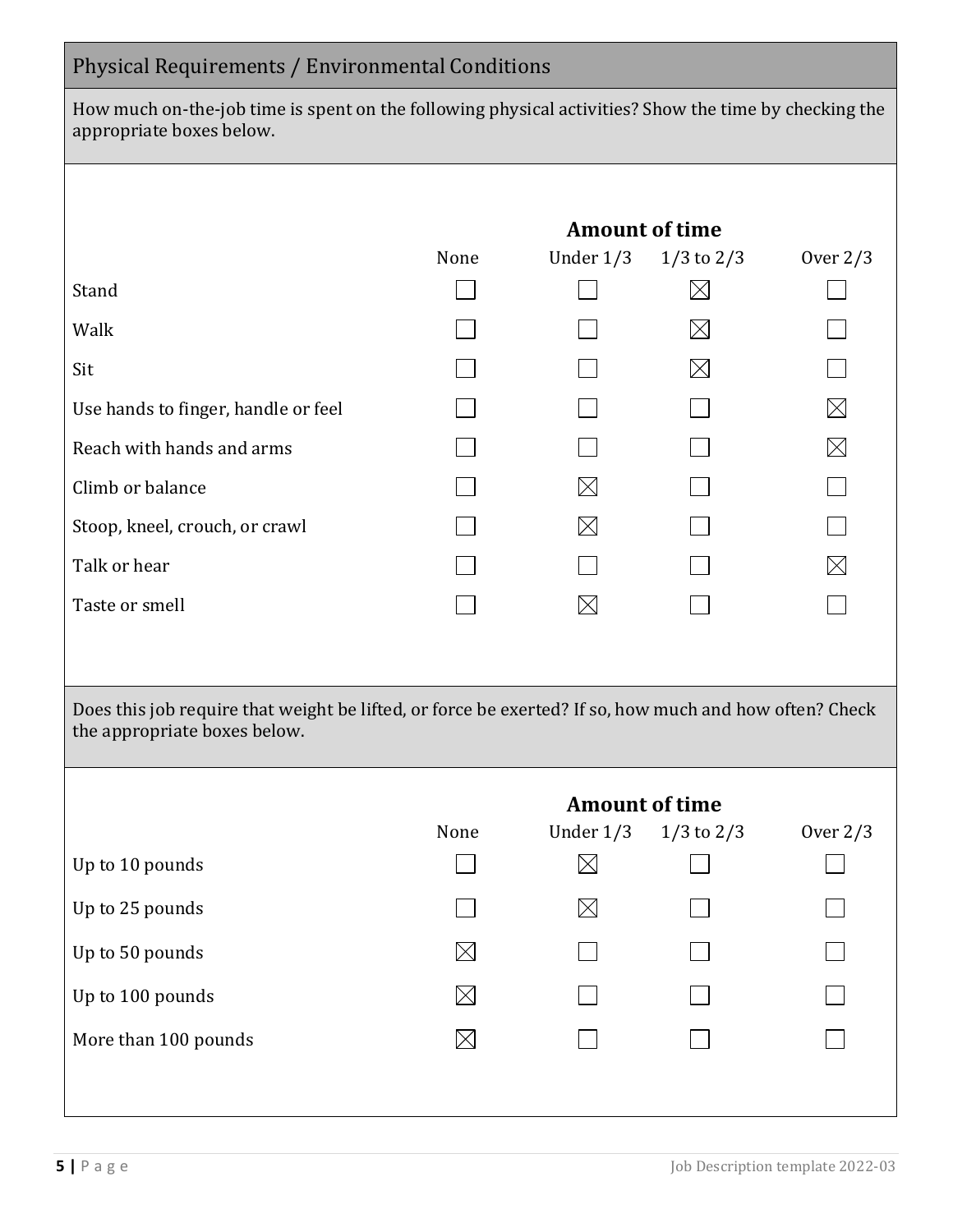Does this job have any special vision requirements? Check all that apply.

 $\boxtimes$  Close vision (clear vision at 20 inches or less)

 $\boxtimes$  Distance vision (clear vision at 20 feet or more)

 $\Box$  Color vision (ability to identify and distinguish colors)

 $\Box$  Peripheral vision (ability to observe an area that can be seen up and down or to the left and right while eyes are fixed on a given point)

 $\boxtimes$  Depth perception (three-dimensional vision, ability to judge distances and spatial relationships)

 $\boxtimes$  Ability to adjust focus (ability to adjust the eye to bring an object into sharp focus)

 $\Box$  No special vision requirements

Make notes on the specific job duties that require the physical demands selected above.

# Work Environment

How much exposure to the following environmental conditions does this job require? Show the amount of time by checking the appropriate boxes below.

**Amount of time**

|                                       | <i><b>THROUGHT OF GIRLS</b></i> |             |                |            |  |
|---------------------------------------|---------------------------------|-------------|----------------|------------|--|
|                                       | None                            | Under $1/3$ | $1/3$ to $2/3$ | Over $2/3$ |  |
| Wet or humid conditions (non-weather) | $\boxtimes$                     |             |                |            |  |
| Work near moving mechanical parts     | $\boxtimes$                     |             |                |            |  |
| Work in high, precarious places       | $\boxtimes$                     |             |                |            |  |
| Fumes or airborne particles           | $\boxtimes$                     |             |                |            |  |
| Toxic or caustic chemicals            | $\boxtimes$                     |             |                |            |  |
| Outdoor weather conditions            | $\boxtimes$                     |             |                |            |  |
| Extreme cold (non-weather)            | $\boxtimes$                     |             |                |            |  |
| Extreme heat (non-weather)            | $\boxtimes$                     |             |                |            |  |
| Risk of electrical shock              | $\boxtimes$                     |             |                |            |  |
| Work with explosives                  | $\boxtimes$                     |             |                |            |  |
| Risk of radiation                     | $\boxtimes$                     |             |                |            |  |
| Vibration                             | $\boxtimes$                     |             |                |            |  |
|                                       |                                 |             |                |            |  |